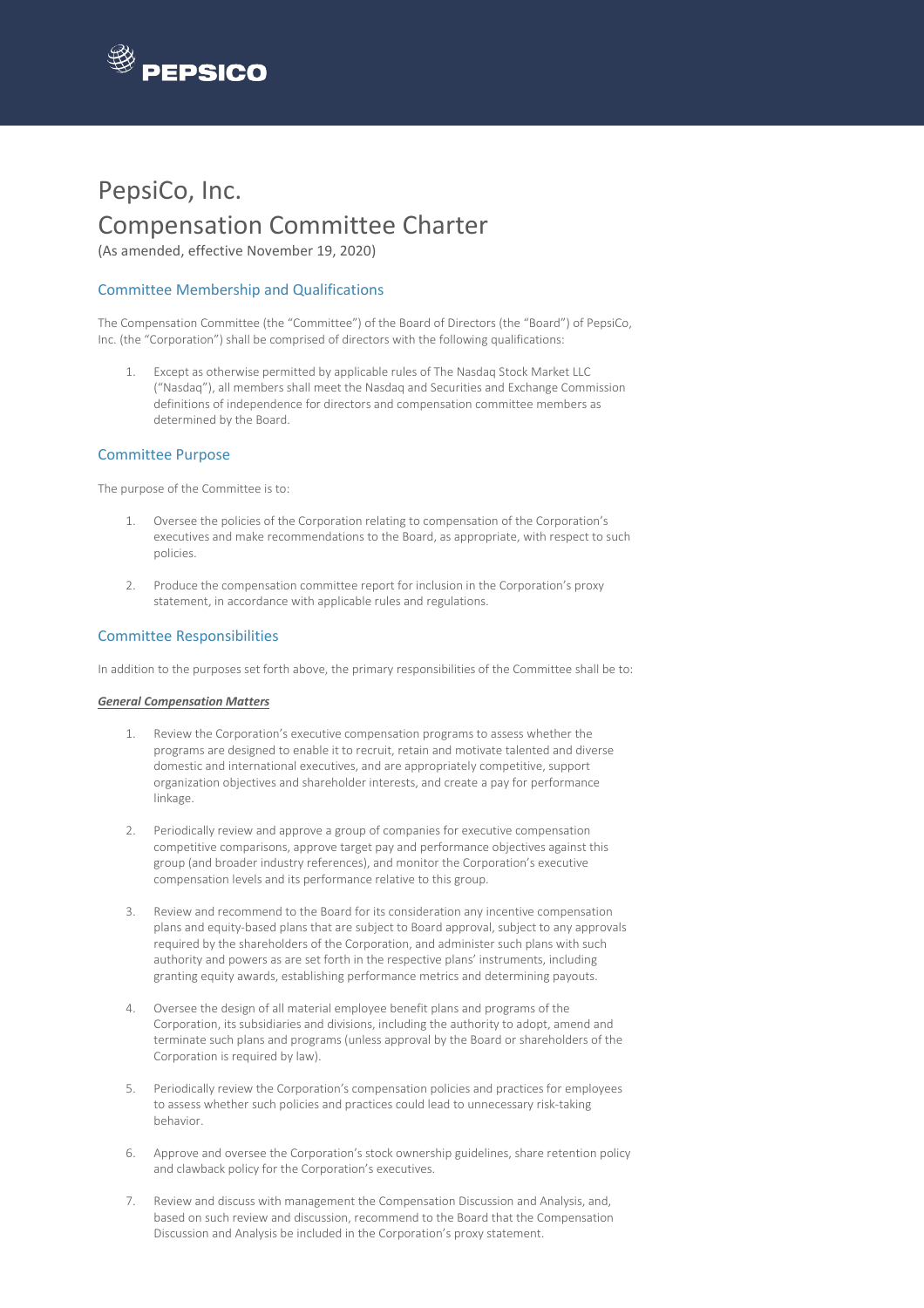

8. Oversee shareholder communications and engagement efforts with shareholders on executive compensation matters and assess the results of the Corporation's most recent advisory vote on executive compensation.

#### *Chief Executive Officer ("CEO")*

- 9. Review and approve individual and corporate performance goals and other objectives relevant to the CEO's compensation, evaluate and discuss with the independent members of the Board the individual performance of the CEO, as well as the performance of the Corporation, in light of the goals and objectives set by the Committee, and recommend the CEO's compensation, including the individual elements of compensation, to the independent members of the Board. The CEO may not be present during voting or deliberations on his or her compensation.
- 10. Meet at least annually with the CEO to discuss the CEO's self-assessment in achieving individual and corporate performance goals and objectives.

#### *Key Executives (Other than CEO)*

- 11. Oversee the evaluation of the Corporation's executive officers<sup>1</sup> and other key executives deemed to be under the Committee's purview (other than the CEO).
- 12. Evaluate and determine, based on the recommendation of the CEO, the compensation of the Corporation's executive officers and other key executives, including the individual elements of compensation, and the hiring and termination terms for such executive officers and other key executives.

#### *Directors*

13. Annually review and report to the Board with respect to Director compensation, and develop, approve and oversee the Corporation's stock ownership guidelines for the Corporation's Directors.

#### *Compensation Consultant and Other Advisors*

- 14. Retain or obtain, in its sole discretion, the advice of any compensation consultant, legal counsel or other advisor, and receive appropriate funding, as determined by the Committee, from the Corporation, for payment of compensation to any such advisors and approve the payment of ordinary administrative expenses that are necessary or appropriate in carrying out the Committee's duties. The Committee will be directly responsible for the appointment, compensation and oversight of the work of any compensation consultant, legal counsel or other advisor retained by the Committee, and shall have sole authority to terminate such advisors.
- 15. Annually assess whether the work of compensation consultants involved in determining or recommending executive or director compensation has raised any conflict of interest that is required to be disclosed in the Corporation's proxy statement.
- 16. Assess the independence of any compensation consultant, legal counsel or other advisor that provide advice to the Committee, in accordance with Nasdaq listing standards.

#### *Other Responsibilities*

- 17. Annually assess and report to the Board on the performance of the Committee.
- 18. Review and reassess the adequacy of this Charter on an annual basis, update it as appropriate, and submit it for the approval of the Board when updated.
- 19. Undertake such other responsibilities or tasks as the Board may delegate or assign to the Committee from time to time.

<sup>&</sup>lt;sup>1</sup> The term "executive officer" has the meaning specified for the term "officer" in Rule 16a-1(f) under the Securities Exchange Act of 1934.